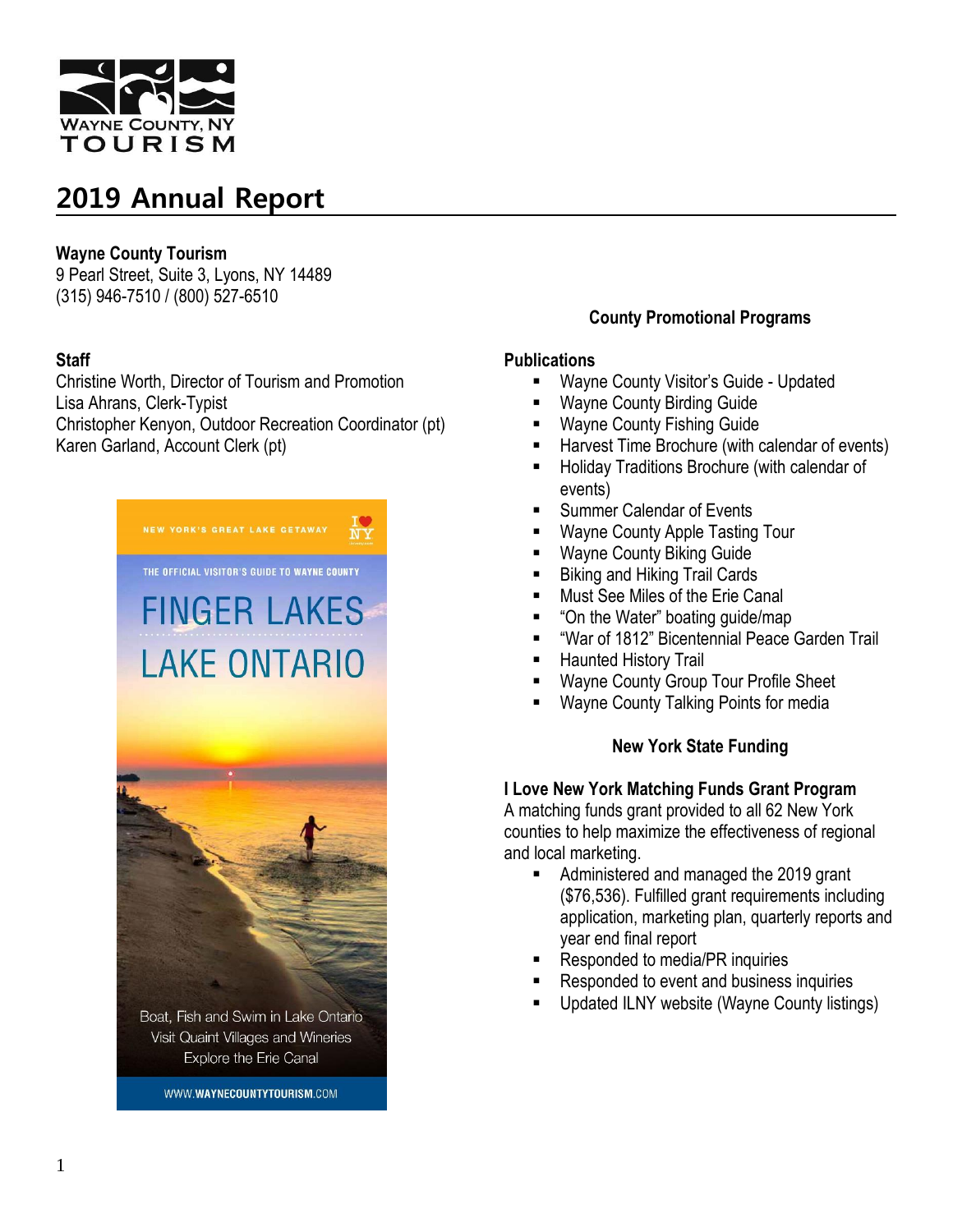

## **Advertising**

8,618 inquiries generated from ads placed in Finger Lakes Times, Messenger Post, City Newspaper, Rochester Women's Magazine, Kids Out & About, ESLO Newspaper, Finger Lakes Vacationer, Living Bird, Lake Ontario Outdoors, NY & PA Outdoors, Life in the Finger Lakes Magazine, Visit Rochester Travel Guide, Campgrounds of New York, Seaway Trail's Travel Magazine, Upstate Magazine, Guestquest, Sun & Record, Wayne Post, Sun & Record, Lakeshore News, Wolcott Shopper and Times of Wayne County.

Direct mail campaign to 5,000 individuals consisting of Harvest Time Brochure, Apple Tasting Tour and Holiday Traditions Brochure

### **Digital Marketing**

- [www.waynecountytourism.com](http://www.waynecountytourism.com/) | 7,102 sessions, 5,531 users, 9.323 pageviews
- FingerLakesSurprises.com for Canadian promotion
- Social media handles for Twitter, Facebook, Instagram, Pinterest, Youtube channel
- On-line Visitors Guide
- Mobile friendly website
- Web banners (footer, left column, header) on Lake Ontario United. Lake Ontario United is an online community of devoted individuals interested in helping preserve and make our lakes as rich and enjoyable for future generations as they are today for us. It is a community composed of professional and amateur fishermen, charter captains, environmentalist, hunters and outdoor enthusiasts.
- Syracuse.com/Advance Media Group: We ran a 3 pronged digital campaign for the Apple Tasting Tour. We utilized Newyorkupstate.com, Syracuse.com and the Ad Network September and October 2019. Ads reached the following geographic areas Rochester DMA, Syracuse

DMA, Canandaigua (city), Oswego (city). The total # of impressions served were 258,939. Display ad impressions 137,129. Online video impressions 68,304 and organic facebook posts impressions 53,506.

## **Tourism Support & Sponsorship**

### Apple Tasting Tour

Promotional partnership with 12 Farm Market/Culinary specialty businesses

- Public Relations, facebook page and advertising campaign
- Apple Tour Challenge
- Advertising & fulfillment
- Television ad campaign
- New Radio ad campaign
- Secured 2 on-air interviews
- Social Media campaign
- Created 4 themed blogs highlighting all trail stops which were promoted on the websites and social media.
- Newsletter campaign to 924 recipients. 5 Unique newsletters were sent in September and October
- Survey sent out to apple tour attendees to measure program
- New York State Agricultural Society Ag Promotion Award Recipient - In 2019, the tour won the NYS Agricultural Society Ag Promotion Award. This award was presented to Wayne County Tourism by New York Agriculture Society at their annual meeting. The award recognizes individuals and groups for their efforts to improve the understanding of agriculture in rural, suburban and urban communities of NYS..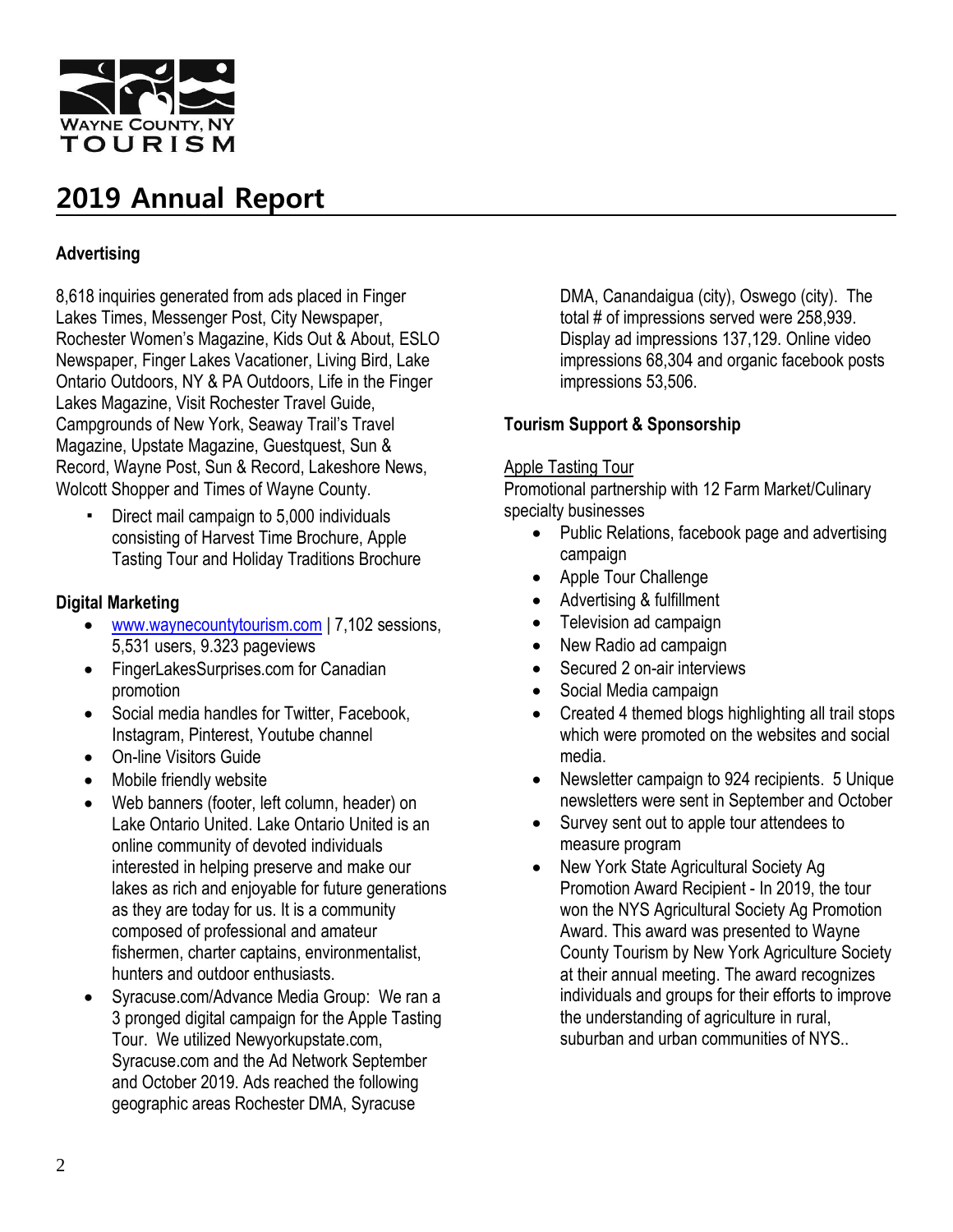

### Wayne County Fair

Wayne County Tourism sponsored the bags for attendees at the "Wine & Farm Market event." Worked with the marketing chair on a cooperative television ad. Assisted with media requests.

## Taste of Wayne County Event

Wayne County Tourism sponsored the apple tasting tour wine glasses for participants.

## Cycling the Erie Canal Bicycle Tour

Wayne County Tourism co-sponsored the annual 8-day, 400 mile, Cycling the Erie Canal Bicycle Tour, organized by Parks & Trails New York. The tour passed through Wayne County on 7/9/19. Our office prepared and mailed packets of information to the attendees in advance and communicated the tour to the restaurants along the Route 31 corridor.

## **Visitor Information Centers**

The Wayne County Office of Tourism acts as a tourism information center and is open Monday-Friday, 9am-5pm. Our Visitor's Guide is also available at the following information centers:

- **Sodus Point Information Center, assist with** brochures
- **Gateway Information Center (Binghamton)**
- Petro Service Center
- Waterloo Premium Outlets
- **Angola Information Center**
- Preble Area Rest Stop (I-81)
- Scottsville Information Center
- Brand connect innovations distribution points: Rochester, Batavia, Darien, Hartland, Syracuse, Canandaigua, Geneva, Mattydale, Liverpool; Buffalo, Clarence, Grand Island and Williamsville.
- Getaway on display
- Pennsylvania on display
- **Visit Rochester information center and Rochester** International Airport
- **Various locations throughout the county**

## **Show Program**

### *Wayne County*

- The New York Sportsman's Expo, Syracuse, NY
- Wayne County Fair, Palmyra, NY

## *In conjunction with Canal NY*

**NY Times Travel Show, NY, NY** 

### *In conjunction with Lake Ontario Sportsfishing Promotion Council:*

- OSEG Sportsman's Show Springfield, MA
- World Fishing & Outdoor Expo Suffern, NY
- Greater Phila. Outdoor Sports Show Phila., PA
- Sport, Travel & Outdoor Show Cleveland, OH
- WNY Outdoor Travel Show Hamburg, NY

## *In conjunction with New York State Travel Industry Assn:*

- AAA Great Vacation Expo Columbus, OH
- **Toronto RV Show & Extravaganza Toronto, ONT**
- Snowbird Extravaganza Show Lakeland, FL
- **AAA Mid-Atlantic Show Wilkes Barre, PA**
- Allegheny Sport & Travel Show Monroeville, PA
- **AAA Reading/Berks Travel Odyssey Wyomings,** PA
- AAA Mid-Atlantic Philadelphia Expo Phila, PA
- AAA Southern New England Foxborough, MA
- Outdoor Adventure Show Cleveland, OH
- Travel & Vacation Show Ottawa, ONT
- Mid-Atlantic Travel Show Edison, NJ
- **WNY Sport & Travel Expo Hamburg, NY**
- One Tank Travel Show Erie, PA
- AAA Mid-Atlantic Baltimore, MD
- Syracuse Nationals Syracuse, NY
- **NYS State Fair Syracuse, NY**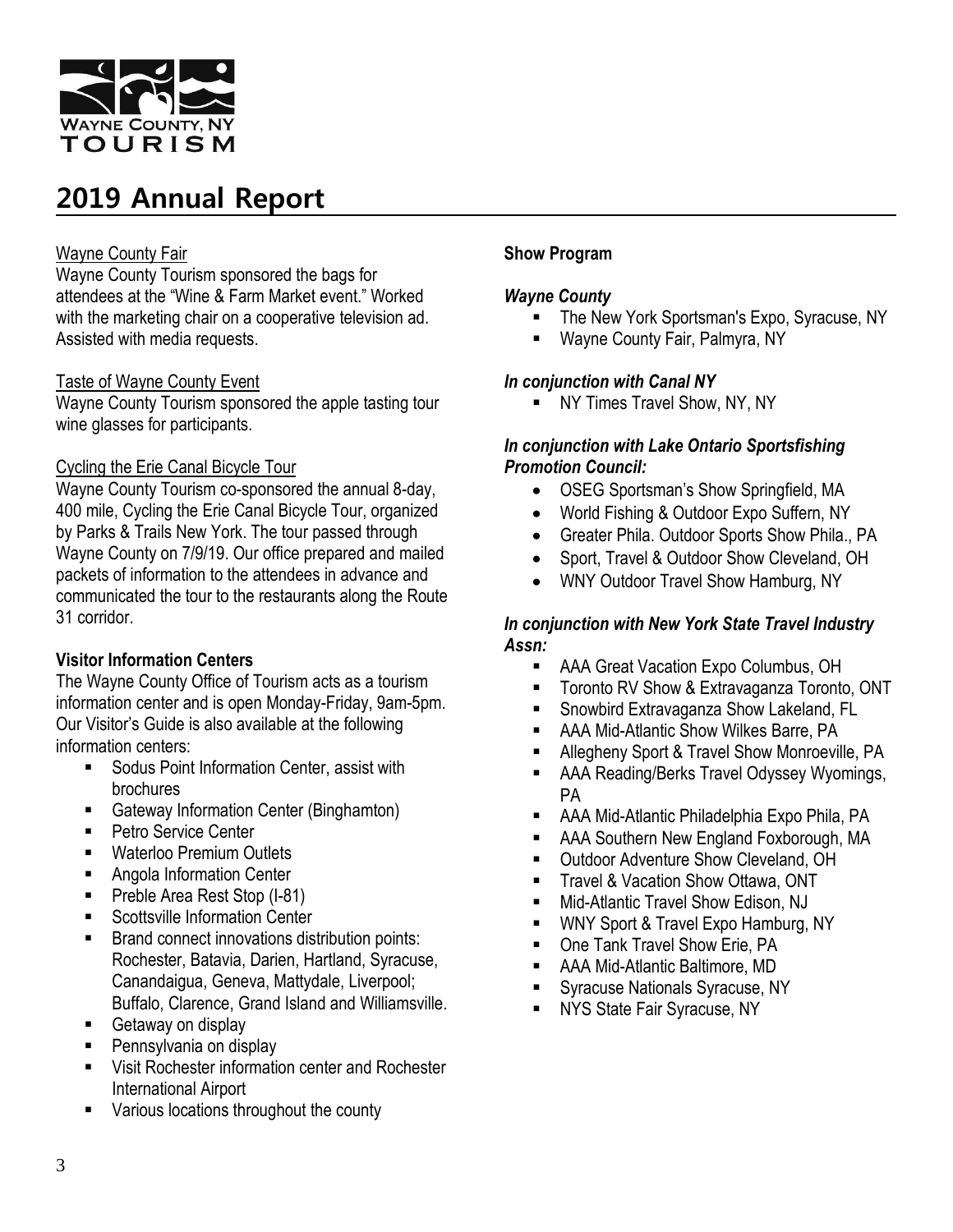

## **Public Relations**

### **County Program**

Wayne County continued its county-based public relations efforts focusing on Wayne County attractions, events and activities with press releases, press tours. APPLE TASTING TOUR RESULTS: 6 total media placements including 2 on air media spots

## **Regional Program**

In addition to our county-based public relations program, we once again participated in the Finger Lakes Regional Public Relations program implemented by Quinn & Co. Public Relations of New York City. The goal of this program is to significantly increase top-of mind awareness of the Finger Lakes. Tactics included:

- Social media
- Promotional opportunities
- **Media visits**
- **Editorial calendar monitoring**
- Media lead tip sheets
- Media pitches
- This program generated 338 total placements and 1,707,251,522**.** Full feature pieces on the region in *Travel + Leisure, New York Post* and *Departures.*  Media placements included *Conde Nast Traveler, CBS, FOX*, *USA Today,* and *Country Living*. A sampling of some of our local placements were in Travel + Leisure, Forbes, USA today and Smarter **Travel**

### **State Program**

In addition to our local and regional public relations efforts, we also work with I Love NY on press tours and editorial opportunities.

## **Familiarization Tour's**

Juan Brizuela

- Date 4/16-4/17, 2019
- Quinn PR
- **E** Liberty House Bed & Breakfast, Rootstock Cider & Spirits and Flaherty's.

Ariel Brewster

- Date 7/10/19
- Finger Lakes Regional Tourism Council
- Long Acre Farms

Sam Ion, Canadian PR Program

- Date 10/26-27, 2019
- Canadian PR Program
- Visits included Historic Palmyra, Rootstock Cider, Lagoner Farms, Burnaps B & B Young Sommer Winery & Long Acre Farms.

## **PR Highlights**

- **The Women Every Female Traveler Should Meet in the World** [https://www.travelzoo.com/blog/the-women](https://www.travelzoo.com/blog/the-women-every-female-traveler-should-meet-in-the-world/)[every-female-traveler-should-meet-in-the-world/](https://www.travelzoo.com/blog/the-women-every-female-traveler-should-meet-in-the-world/)
- **Matador Network (UMV: 3,825,684**) wrote a feature story about wassailing and [destinations](https://matadornetwork.com/read/english-tradition-wassailing-winter/) around the world that still [practice](https://matadornetwork.com/read/english-tradition-wassailing-winter/) the ancient [ritual,](https://matadornetwork.com/read/english-tradition-wassailing-winter/) including DeFisher Fruit Farms and Rootstock Ciderworks with owner quotes.
- **Trips to Discover (UMV: 148,067)** featured the Finger Lakes region as one of its "11 [Fun](https://www.tripstodiscover.com/halloween-getaways-for-adults/) [Halloween](https://www.tripstodiscover.com/halloween-getaways-for-adults/) Getaways for Adults" due to offerings like the Haunted History Trail, the WM Phelps General Store tour was listed.
- [https://travelindustrytoday.com/2019-10-29-right](https://travelindustrytoday.com/2019-10-29-right-neighbourly::32046)[neighbourly::32046](https://travelindustrytoday.com/2019-10-29-right-neighbourly::32046)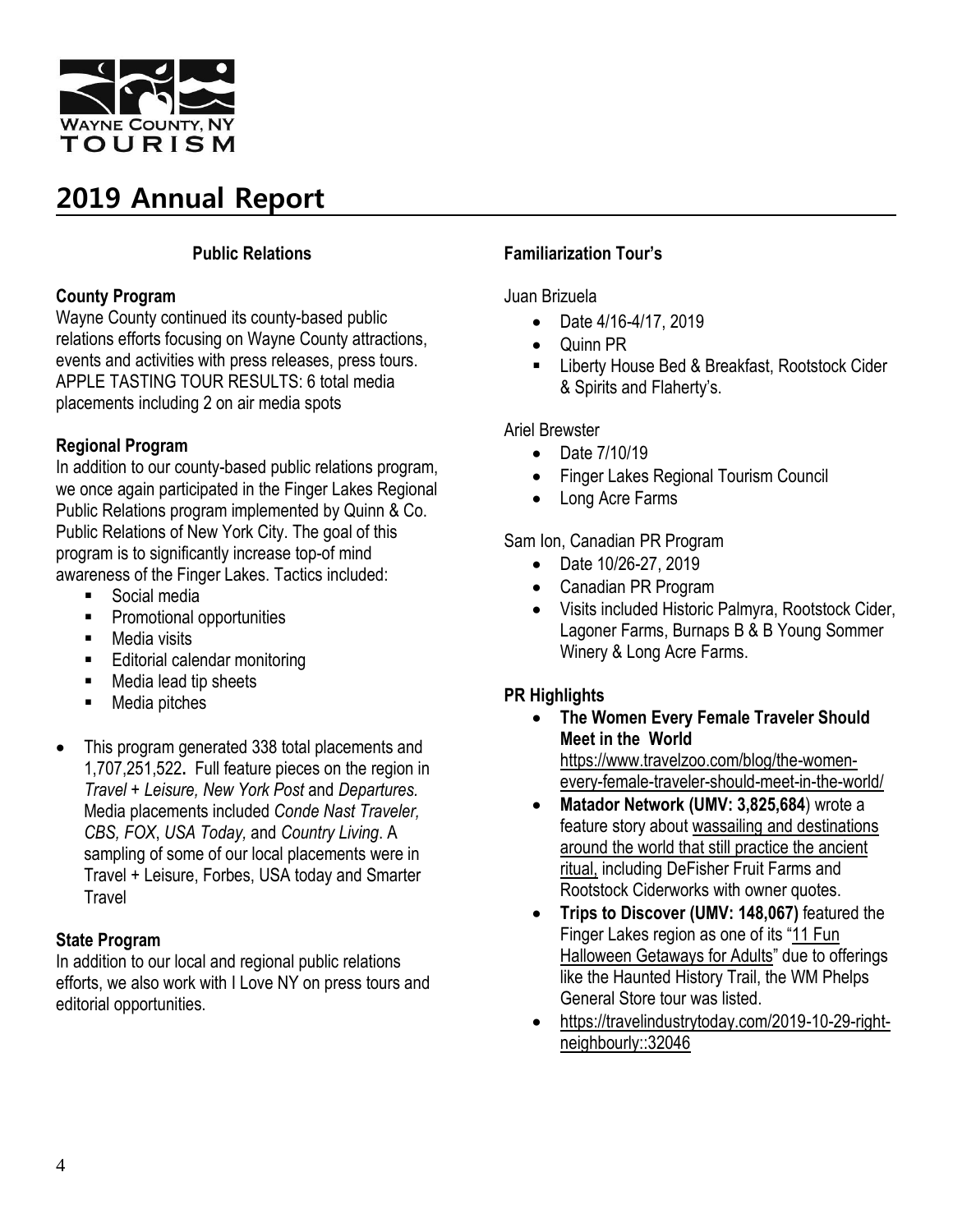

- **Smithsonian Magazine (3.1 million UMV)** published a full feature online article on the ritual of wassailing in the Finger Lakes region. Titled "New York's Cideries Bring the [Tradition](https://www.smithsonianmag.com/travel/new-yorks-cideries-bring-tradition-wassailing-to-finger-lakes-180973798/) of [Wassailing](https://www.smithsonianmag.com/travel/new-yorks-cideries-bring-tradition-wassailing-to-finger-lakes-180973798/) to the Finger Lakes," the feature delves into the history of the practice and its current day iterations at several orchards in the region. Highlighting Rootstock Ciderworks
- **Paste Magazine online (4.2 million UMV)** included three cideries in its roundup of "[8](https://amp.pastemagazine.com/articles/2019/10/best-new-hard-ciders.html) [Artisanal](https://amp.pastemagazine.com/articles/2019/10/best-new-hard-ciders.html) Cideries You Need to Discover
- **Sandra Scott – Freelance** [https://oswegocountytoday.com/sandra-scott](https://oswegocountytoday.com/sandra-scott-travels-welcome-to-small-town-america/entertainment/sandra-scott-travels)[travels-welcome-to-small-town](https://oswegocountytoday.com/sandra-scott-travels-welcome-to-small-town-america/entertainment/sandra-scott-travels)[america/entertainment/sandra-scott-travels](https://oswegocountytoday.com/sandra-scott-travels-welcome-to-small-town-america/entertainment/sandra-scott-travels) [http://www.cny55.com/features/wandering](http://www.cny55.com/features/wandering-around-wayne-county)[around-wayne-county](http://www.cny55.com/features/wandering-around-wayne-county) [http://sandrascotttravelcolumns.blogspot.com/20](http://sandrascotttravelcolumns.blogspot.com/2019/08/visiting-palmyra-new-york.html) [19/08/visiting-palmyra-new-york.html](http://sandrascotttravelcolumns.blogspot.com/2019/08/visiting-palmyra-new-york.html)

## **Regional & Multi-County Promotional Programs**

### 14-County Finger Lakes Vacation Region

14-County Tourism Promotion Agency program to create top-of-mind awareness of the Finger Lakes Region as a tourism destination

- Fingerlakestravelny.com
- Social Media Campaign on Facebook, Twitter and Youtube
- Public Relations program
- Region-wide destination marketing analysis research project

### Lake Ontario Sportsfishing Promotion Council (LOSPC)

*The Tourism Promotion Agencies from Niagara, Orleans, Monroe, Wayne, Cayuga, Oswego and Jefferson Counties are pleased to partner together to actively promote Lake Ontario and New York State as a premier fishing and traveling destination.*

**ilovenyfishing.com** 

- Rack Cards, print advertising & fulfillment
- Consumer Shows
- Press Tours

### Great Lakes Seaway Trail

*10 County initiative to promote the attractions along the 454-mile scenic route paralleling Lake Erie, the Niagara River, Lake Ontario and the St. Lawrence River.*

- **Seaway Trail travel magazine**
- Seawaytrail.org

### Canal New York Marketing and Business Alliance Inc.

*An organization that promotes economic and business development along the entire New York State Canal System Corridor. CANAL NY focuses on bringing business to its members through tourism marketing programs, educational outreach, legislative advocacy and member organizational development.*

- **New York Times Travel Show**
- Public relations and press tours
- Media events
- **canalny.com**

### Canadian Promotion

*Multi-partner, inter-regional promotional program targeting the Greater Toronto market.*

**Public relations and press tours** 

### Haunted History Trail of New York State

With 65 locations spread out over 31 counties, the Haunted History Trail offers serious ghost hunting locations, ghostly events, cemetery tours and other haunted/paranormal activities.

- Public relations and press tours
- **Group tour itineraries**
- **Brochure**
- Hauntedhistorytrail.com